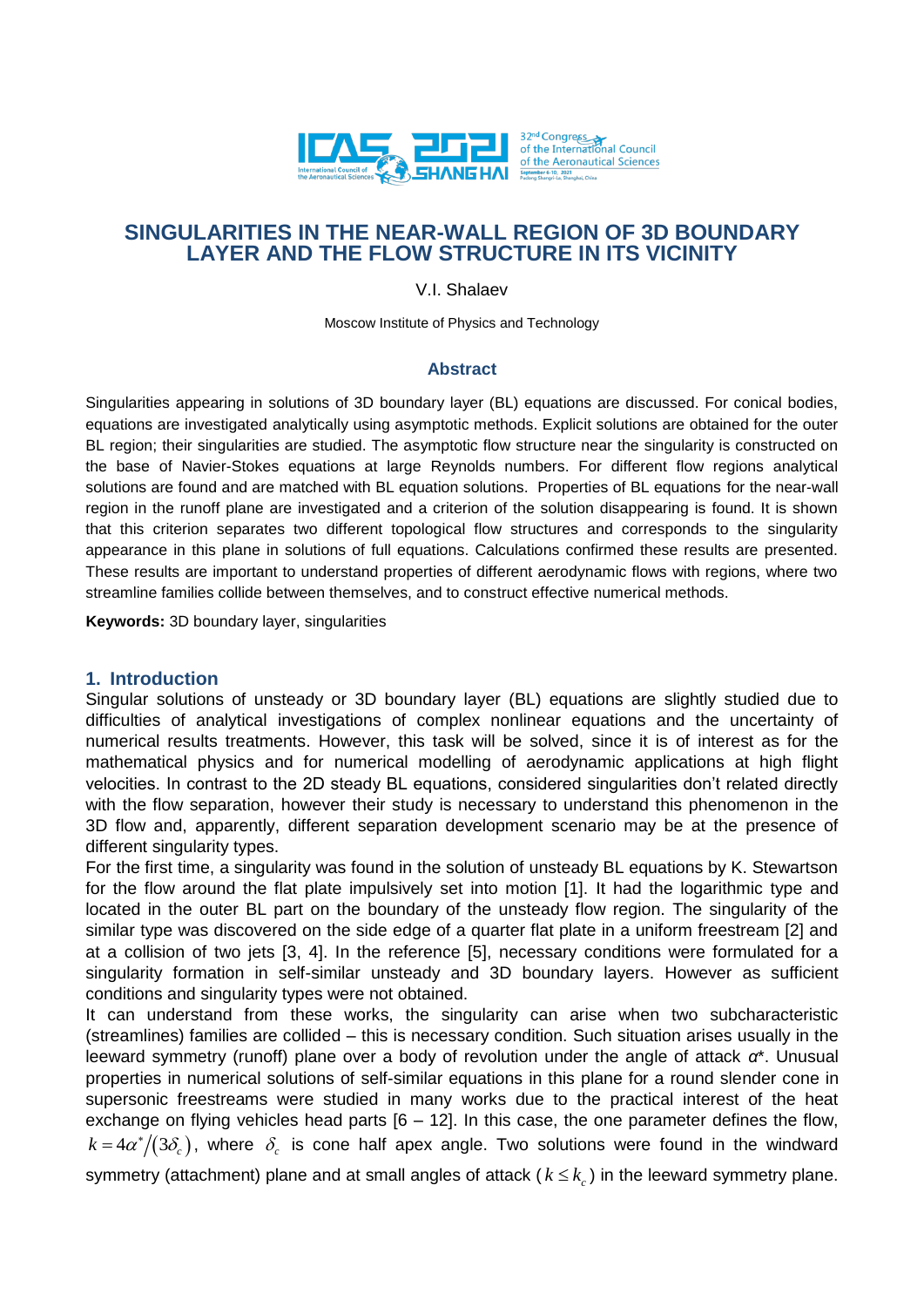In this plane, no solutions were found at moderate angles of attack  $(k_c \leq k \leq 2/3)$ , and many solutions at larger incidences up to BL separation  $(2/3 \le k < 1)$ . Full BL equation solutions with initial conditions in the windward symmetry plane fixed the violation of symmetry conditions in the runoff plane, a velocity jump through this plane in the angle of attack diapason, when the selfsimilar solution been absent [13, 14]. Similar results were obtained for the turbulent flow over the wing [15]. The task for the cone was solved numerically on the base of parabolized Navier-Stokes equations, without the streamwise viscous diffusion [16]. However the problem is retained since the flow structure and reasons of unusual BL properties have not been explained.

Analytical solutions of full equations for the outer BL part on the slender round cone with initial conditions in the windward symmetry plane showed the singularity presence in the leeward symmetry plane of the logarithmic type at  $k = 1/3$  and of a power type at  $k > 1/3$  [17]. It had been showed that full equations numerical solutions gave incorrect results near the singularity due to the accuracy loss. Similar but more complex results were obtained for arbitrary cones; they allow defining the sufficient conditions of the singularity arising [18, 19]. The asymptotic flow structure at large Reynolds number near the singularity on the base of Navier-Stokes equations was constructed, and analytical solutions in different asymptotic regions were obtained, which were matched with BL solutions. The analysis of the viscous-inviscid interaction region, in particular, revealed that the singularity can arise not only in self-similar but in full 3DBL equations The theory showed that the singularity appearance relates with eigensolutions of the BL equations appearing near the runoff plane; it also explained numerical modelling results on the base of parabolized Navier-Stokes equations.

In the outer BL part, the theory gives the critical angle of attack for the singularity appearance  $k = 1/3$ . However calculations showed that this parameter is a function on numbers of Mack  $M_{\infty}$ , Prandtl Pr and the wall temperature  $h_{w}$ ,  $k_{c} = k_{c} (M_{\infty}, Pr, h_{w})$  [6–12]. This indicates that a singularity can arise in the near wall region, and new results presented below confirm it. The series decomposition of the near-wall solution in the runoff plane showed the presence of a parameter  $\alpha$  , the linear combination of skin friction components, the sign change of which leads to the change of the physical flow topology near this plane. The analysis of BL equations in the nearwall region showed that  $\alpha = 0$  corresponds to the critical value  $k_c$ , and it confirmed by all published numerical calculations [6–12, 19–21]. In the runoff plane, the new power type singularity in solutions of full BL equations was revealed that is related with the eigensolutions appearing near

## **2. Problem formulation**

The 3D laminar boundary layer on a conical surface in the orthogonal coordinate system *xy* (Fig. 1) is described by following self-similar equations and boundary conditions [18, 20]:

this plane. Presented calculation results for BL on delta wing confirm the singularity presence**.**

$$
u_{yy} = A w u_{\varphi} + v u_{y} + A_{1} w (u - w),
$$
  
\n
$$
w_{yy} = A w w_{\varphi} + v w_{y} + w (\frac{2}{3} u + K w) - h (\frac{2}{3} + K),
$$
  
\n
$$
h_{yy} = A w h_{\varphi} + v h_{y} - M_{e} (u_{y}^{2} + \frac{3}{2} A_{1} w_{y}^{2}),
$$
  
\n
$$
\rho h = 1, \quad y = \varepsilon \sqrt{\frac{3 \rho_{e} u_{e}}{2 x \mu_{e}}} \int_{0}^{y} \rho d \frac{y^{*}}{l}, \quad \text{Re} = \varepsilon^{-2} = \frac{\rho_{\infty} u_{\infty} l}{\mu_{\infty}},
$$
  
\n
$$
f_{y} = u, \quad g_{y} = w, \quad v = -f - \left[ K - \frac{1}{2} A \left( \ln (\rho_{e} \mu_{e} / u_{e}) \right)_{\varphi} \right] g - A g_{\varphi},
$$
  
\n
$$
y = 0: u = v = w = 0, \quad h = h_{w} \quad (h_{y} = 0); \quad y = \infty: u = w = h = 1.
$$
  
\n(1.1)

Equation coefficients are defined by expressions: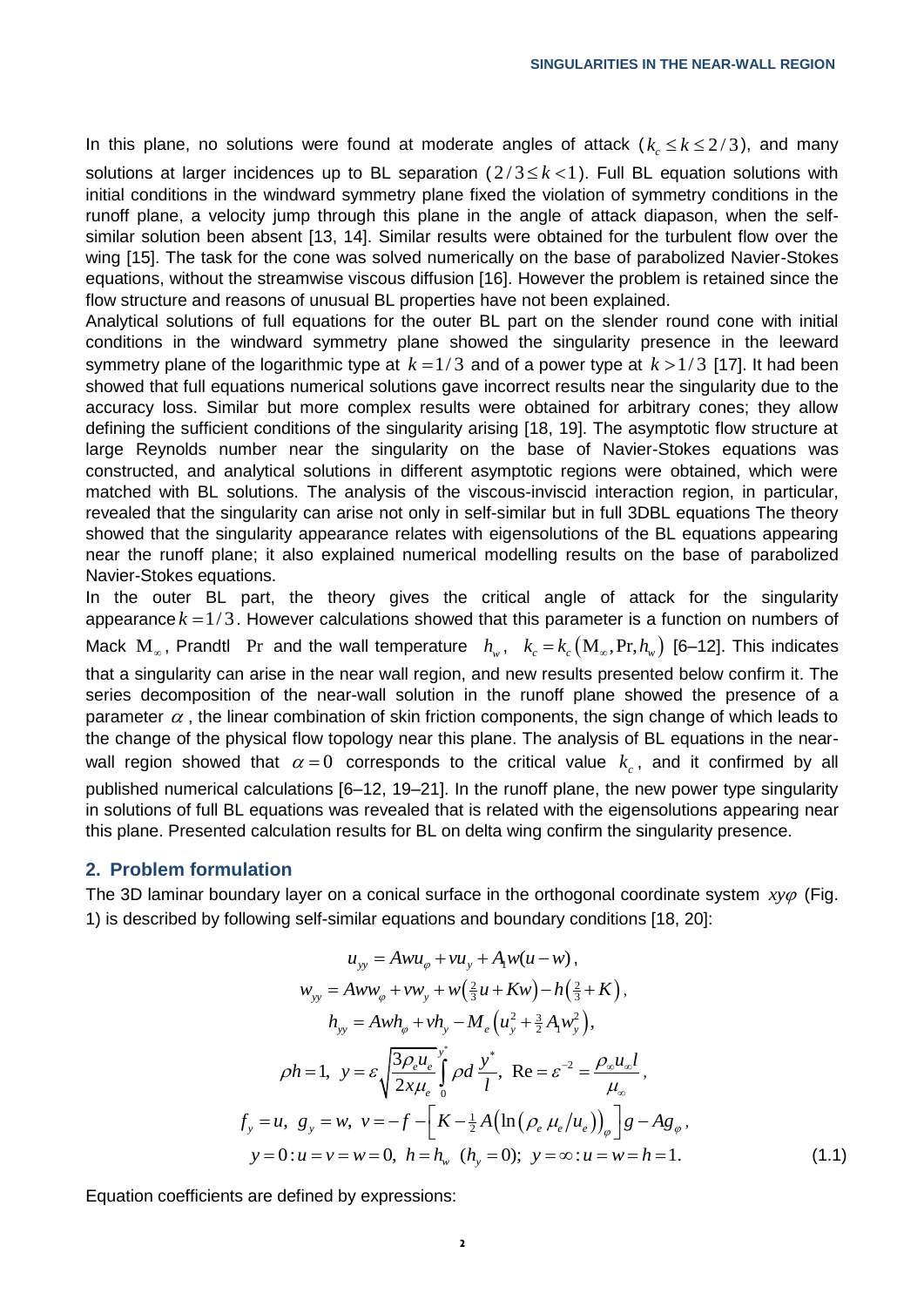$$
M_e(\varphi) = (\gamma - 1) M_{\infty}^2 \frac{u_e^2}{h_e}, \ K(\varphi) = \frac{2w_{e\varphi}}{3Ru_e}, \ A(\varphi) = \frac{2w_e}{3Ru_e}, \ A_1(\varphi) = \frac{2}{3} \left(\frac{w_e}{u_e}\right)^2.
$$

In these equations, to reduce formulas  $Pr = 1$  and the linear dependence of the viscosity on the temperature ( $\rho\mu$ =1) are assumed. Indexes y and  $\varphi$  denote derivatives with respect corresponding variables;  $x$  is distance from the body nose along the generator referenced to the body length  $l$ ;  $y$  is Dorodnitsyn variable;  $y^*$  is normal to the body surface;  $\varphi$  is transversal coordinate, it can be the polar angle for a round cone (see Figure 1);  $f(y,\varphi)$  and  $g(y,\varphi)$  are longitudinal and transverse streamfunctions;  $\mathit{v}(\mathit{y},\varphi)$  is transformed normal velocity;  $\mathit{R}(\varphi)$  is metric coefficient. The density  $\rho$ , the enthalpy  $h$ , the viscosity  $\mu$ , the longitudinal  $u$  and transversal  $w$ velocities are referenced to them values at the outer boundary indexed by *e* , which are normalized to their freestream values indexed by  $\infty$ ; they are functions of  $\varphi$  only. The transversal velocity on the outer boundary-layer edge  $w_e = 0$  in the initial value plane (the attachment plane)  $\varphi = 0$ , in which  $\ K(0)\!>\!0$  ), and in the runoff plane  $\,\varphi\!=\!\varphi_{\!_1}.$  in which  $\,K\big(\varphi_{\!_1}\big)\!=\!-k\!<\!0\,$  and two boundary layer parts came from different sides of the attachment plane are collided. For the round cone  $\,\varphi_{_{\rm l}}\!=\!\pi$  .



Figure 1 - The general flow scheme and the coordinate system

Eqs. (1.1) are simplified for slender bodies since in this case  $A<sub>1</sub> << 1$ ,  $u<sub>e</sub> = \rho<sub>e</sub> = \mu<sub>e</sub> = 1$ . Neglecting proportional to  $A_1$  terms in (1.1) we obtain Crocco integral for the enthalpy and momentum<br>equations in the form:<br> $h = h_w + h_r u - \frac{1}{2} M_e u^2$ ,  $h_r = 1 - h_w + \frac{1}{2} M_e$ ,  $M_e = (\gamma - 1) M_\infty^2$ ,  $v = -(f + Kg + Ag_\varphi)$ equations in the form:

s in the form:  
\n
$$
h = h_w + h_r u - \frac{1}{2} M_e u^2, \quad h_r = 1 - h_w + \frac{1}{2} M_e, \quad M_e = (\gamma - 1) M_\infty^2, \quad v = -(f + Kg + Ag_\varphi)
$$
\n
$$
u_{yy} = Aw u_\varphi + v u_y,
$$
\n
$$
w_{yy} = Aw w_\varphi + v w_y + w(\frac{2}{3}u + Kw) - h(\frac{2}{3} + K).
$$
\n(1.2)

For the slender round cone

$$
w_e = 2\alpha^* \sin \varphi, \ \ K(\varphi) = k \cos \varphi, \ \ A(\varphi) = k \sin \varphi.
$$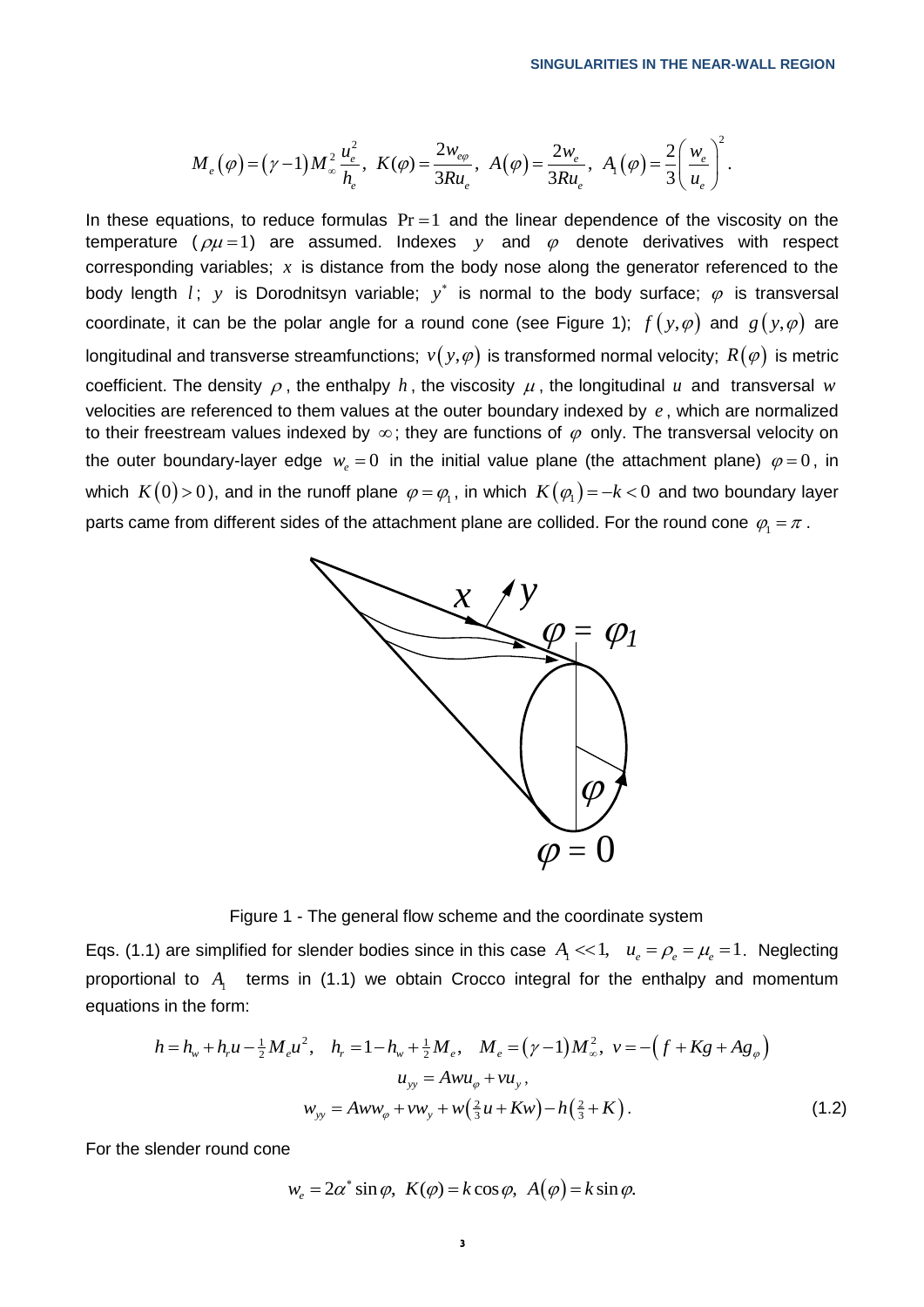#### **3. Singularities in the boundary layer outer part and corresponding flow structure**

Let consider the asymptotic form of Eqs. (1.2) at 
$$
y \gg 1
$$
 so that flow functions are represented as:  
\n
$$
u = 1 + U(\eta, \varphi), \ w = 1 + W(\eta, \varphi), \ \eta = (y - \delta) / \sqrt{a(\varphi)},
$$
\n
$$
h = 1 + H = 1 - (\frac{1}{2}M_e + h_w - 1)U - \frac{1}{2}M_eU^2.
$$
\n(2.1)

Here  $\,\delta(\varphi)\,$  is displacement thickness defined by the equation of F. Moore [6], the function  $\,a(\varphi)\,$  is found from the local self-similarity condition,  $U << 1$  and  $W << 1$  are velocity perturbations with respect to boundary conditions, which in the first order approximation satisfy to equations [18, 20]:

$$
U_{\eta\eta} + \eta U_{\eta} - aAU_{\varphi} = 0
$$
  

$$
W_{\eta\eta} + \eta W_{\eta} - \frac{2}{3} a \left[ \frac{3}{2} AW_{\varphi} + (1+3K)W \right] = \frac{2}{3} a p(\varphi) U.
$$
 (2.2)

Equations (2.2) have solutions:

$$
U(\eta,\varphi) = C_1 erfc(\eta/\sqrt{2})
$$
  
 
$$
W(\eta,\varphi) = -b(\varphi)U, \quad W_1(\eta,\varphi) = -b(\varphi)U + B_1(k)V(\eta,\varphi)
$$
 (2.3)

Constants  $C_1$  and  $B_1$  are calculated from matching condition with a numerical solution inside the boundary layer. These solutions satisfy to initial conditions in the attachment plane and must tend to zero at  $~\eta$   $\rightarrow$   $\infty$  . The function  $V(\eta,\varphi)$  is the solution of the homogeneous equation for the cross velocity perturbation (2.2), when the right hand side equals to zero; it is expressed by Veber-Ermit functions [22]. The coefficient  $\,\,B_{_{\rm l}}\sim$  1 /  $K(0)$  , i.e. it has the singularity at  $\,K(0)\!\rightarrow\!0\,$  . For the round cone this limit corresponds to zero angle of attack; in this case, the analytical expression for  $W_1(\eta,\varphi)$  shows the presence of the power type singularity in the leeward plane  $\varphi = \varphi_1$  [17]. The first solution  $W(\eta,\varphi)$  is regular in this limit, its behaviour is defined by functions  $\,a(\varphi)$  and  $\,b(\varphi)$  , which satisfy to equations  $[17 - 21]$ :

tions [17 – 21]:  
\n
$$
w_{e}b_{\varphi} + 2(1+M)w_{e\varphi}b = 2pMw_{e\varphi}, \quad p(\varphi) = 1 + (1 + \frac{3}{2}K)(\frac{1}{2}M_{e} + h_{w} - 1),
$$
\n
$$
w_{e}a_{\varphi} + 2(N+1)w_{e\varphi}a = 2Nw_{e\varphi}, \quad N(\varphi) = 3M(\varphi) = K^{-1}.
$$
\n(2.4)

The equation for the function  $a(\varphi)$  is derived from the condition that coefficient before second terms in Eqs. (2.2) equals to unity; this corresponds to the local self-similarity of BL equations near the runoff plane. Solutions of these equations with initial conditions in the attachment plane are represented in integral forms in the general case and have analytical expressions for the round cone [17–21]. Their properties near the leeward plane, at  $\zeta = \varphi_1 - \varphi \ll 1$  are represented by expressions [19–21]:<br>  $w_e = \frac{3}{2}kR\zeta$ ,  $k = -K(\varphi_1)$ ,  $R = R(\varphi_1)$ ,  $p_1 = p(\varphi_1)$ ,  $n = 3m = -K^{-1}(\varphi_1)$ , expressions [19–21]:

$$
w_e = \frac{3}{2}kR\zeta, \ k = -K(\varphi_1), \ R = R(\varphi_1), \ p_1 = p(\varphi_1), \ n = 3m = -K^{-1}(\varphi_1),
$$
  
\n
$$
m \neq 1: b = \frac{mp_1}{m-1} - b_m \zeta^{2(m-1)}, \ m = 1: b = -2p_1 \ln \zeta + b_1,
$$
  
\n
$$
n \neq 1: a = \frac{n}{n-1} + a_n \zeta^{2(n-1)}, \ n = 1: a = -2\ln \zeta + a_1.
$$
\n(2.5)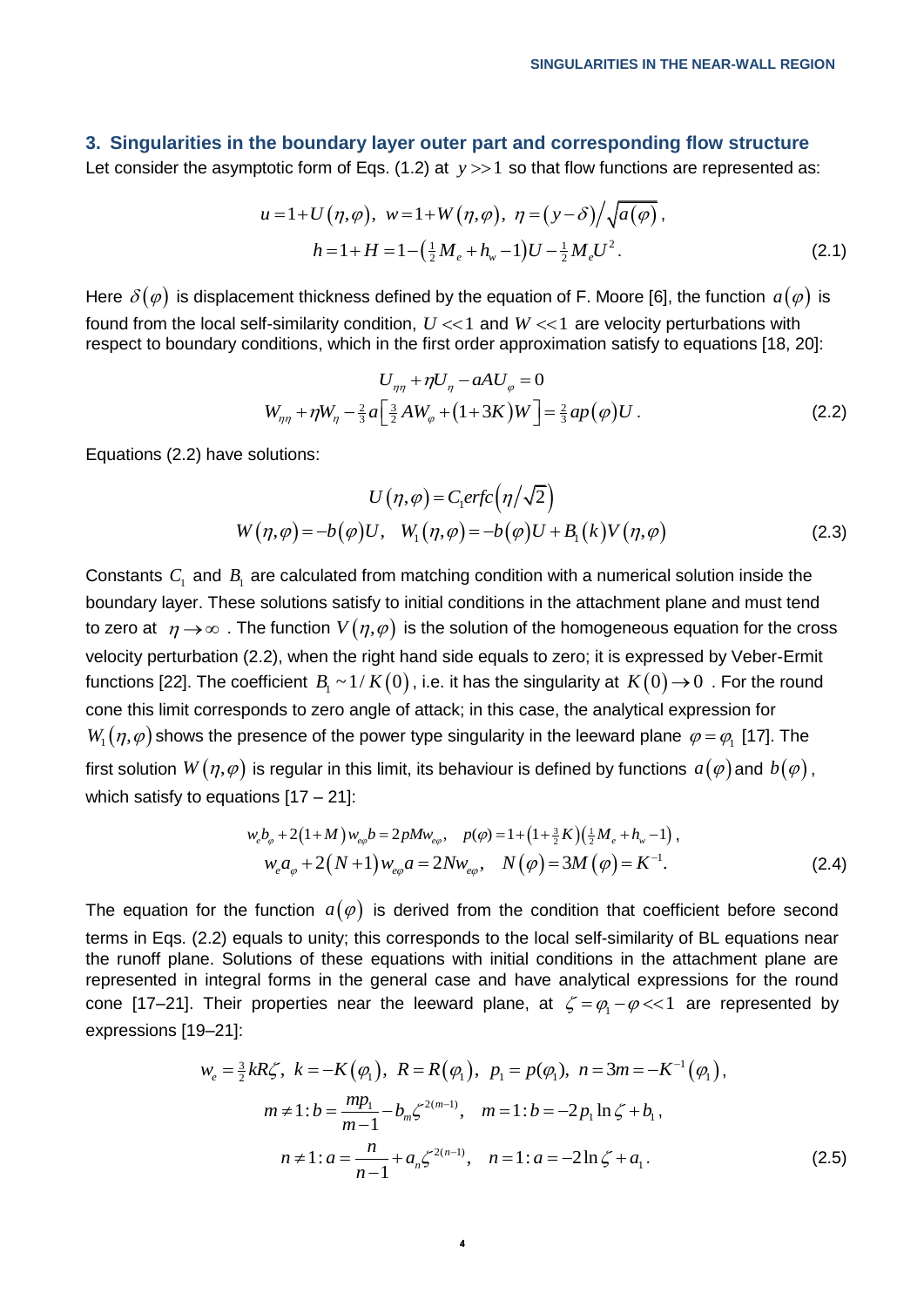Here  $a_n$  and  $b_m$  are known coefficients [17–21]. Formulas (2.5) are true for non-slender bodies also [18]. These results show the presence in the outer BL part of two singularity types in the leeward plane related with properties of functions  $\,a(\varphi)\,$  and  $\,b(\varphi)\,.$ 

For  $k < 1$  the function  $U(\eta,\zeta)$  exists at  $\zeta = 0$  but reaches this limit irregularly, its behaviour is studied analytically in details for the slender round cone [17]. For  $\,k \geq 1\,$  the function  $\,U\big(\eta,\zeta\big)\,$  is singular at  $\zeta \to 0$  since  $a(\zeta) \to \infty$  and the BL thickness tends to infinity as  $\sqrt{a(\zeta)}$ : the logarithmic singularity type takes place at  $k = 1$  and it is of the power type at  $k > 1$  . At  $k \geq 1$  the flow separation is observed in experimental and numerical studies, this phenomenon leads to change not only the outer part but also the inner boundary-layer structure. It should be noted, such behaviour of velocity viscous perturbations near the BL outer part at the separation development is new property in the comparison with the 2D flows.

The function  $W(\eta,\zeta)$  has irregular but finite limit in the leeward plane at  $\zeta \to 0$  and  $k$  < 1/3 . This limit is singular at  $k \geq 1/3$  : the singularity has the logarithmic or power type, if  $k = 1/3$  or  $k > 1/3$  . At  $1/3 \leq k < 1$  the singularity is related with the behaviour of cross-flow velocity only. This singularity leads to the longitudinal vortex component strengthening in the outer part of the viscous region. The singularity takes place, if the pressure gradient is negative ( $k \leq 2/3$ ) or positive ( $k > 2/3$ ). It is formed by а proper solution of BL equations, which have homogeneous conditions on both boundaries and arise near the runoff plane. The critical value  $k_c = 1/3$  for the outer BL part is undependable on the wall temperature, Mach and Prandtl numbers. The considered singularities define the real flow structure near the leeward plane at  $k \geq 1/3$  [18, 19].

Due to the irregularity of the solution already at  $k \geq 1/6$  ( $m \leq 2$ ) the vortex boundary region near the

runoff plane is formed with transverse dimension 1  $\zeta \sim \varepsilon^{2-m}$ ; at  $m \sim 1$  this value is of the order of the BL thickness  $\varepsilon$ . In this region, the transverse diffusion is the effect of the first order, and to describe it we introduce variables: not plane is formed with transverse dimension  $\zeta \sim \varepsilon^{2-m}$ ; at  $m \sim 1$  this value is of the order of the thickness  $\varepsilon$ . In this region, the transverse diffusion is the effect of the first order, and to describe we in

we introduce variables:  
\n
$$
z = \sqrt{kx}R\zeta/\varepsilon_1
$$
,  $u = u(y, z)$ ,  $h = h(y, z)$ ,  $w = w(y, z)$ ,  $\varepsilon_1 = \left[\frac{3}{2}Re \rho_e(\varphi_1)u_e(\varphi_1)/\mu_e(\varphi_1)\right]^{-\frac{1}{2}}$ .

Using these variables from Navier-Stokes equations at  $\zeta \sim \varepsilon_1 << 1$  for this region we derive selfsimilar equations, which in its outer part, at  $y \gg 1$ , reduce to the form:

$$
U_{yy} + kU_{zz} + (1 - k) yU_y + kzU_z = 0.
$$
  

$$
W_{yy} + kW_{zz} + (1 - k) yW_y + \left(\frac{2}{z} + kz\right)W_z + 2k(m - 1)W + \frac{2}{3} p_1 U = 0
$$
 (2.6)

For  $k < 1$  these equations have the solution corresponding to the regular at  $k \to 0$  solution of BL<br>equations:<br> $U(y, z) = C_1 erfc(y\sqrt{(1-k)/2})erf(z/\sqrt{2}), \quad W = -B(z)C_1erfc(y\sqrt{(1-k)/2}),$ equations:

$$
U(y,z) = C_1 erfc\left(y\sqrt{(1-k)/2}\right) erfc\left(z/\sqrt{2}\right), \quad W = -B(z)C_1 erfc\left(y\sqrt{(1-k)/2}\right),
$$

$$
B_{zz} + \left(\frac{2}{z} + z\right)B_z - 2(m-1)B = -2mp_1F(z), \quad F(z) = erf\left(z/\sqrt{2}\right).
$$
(2.7)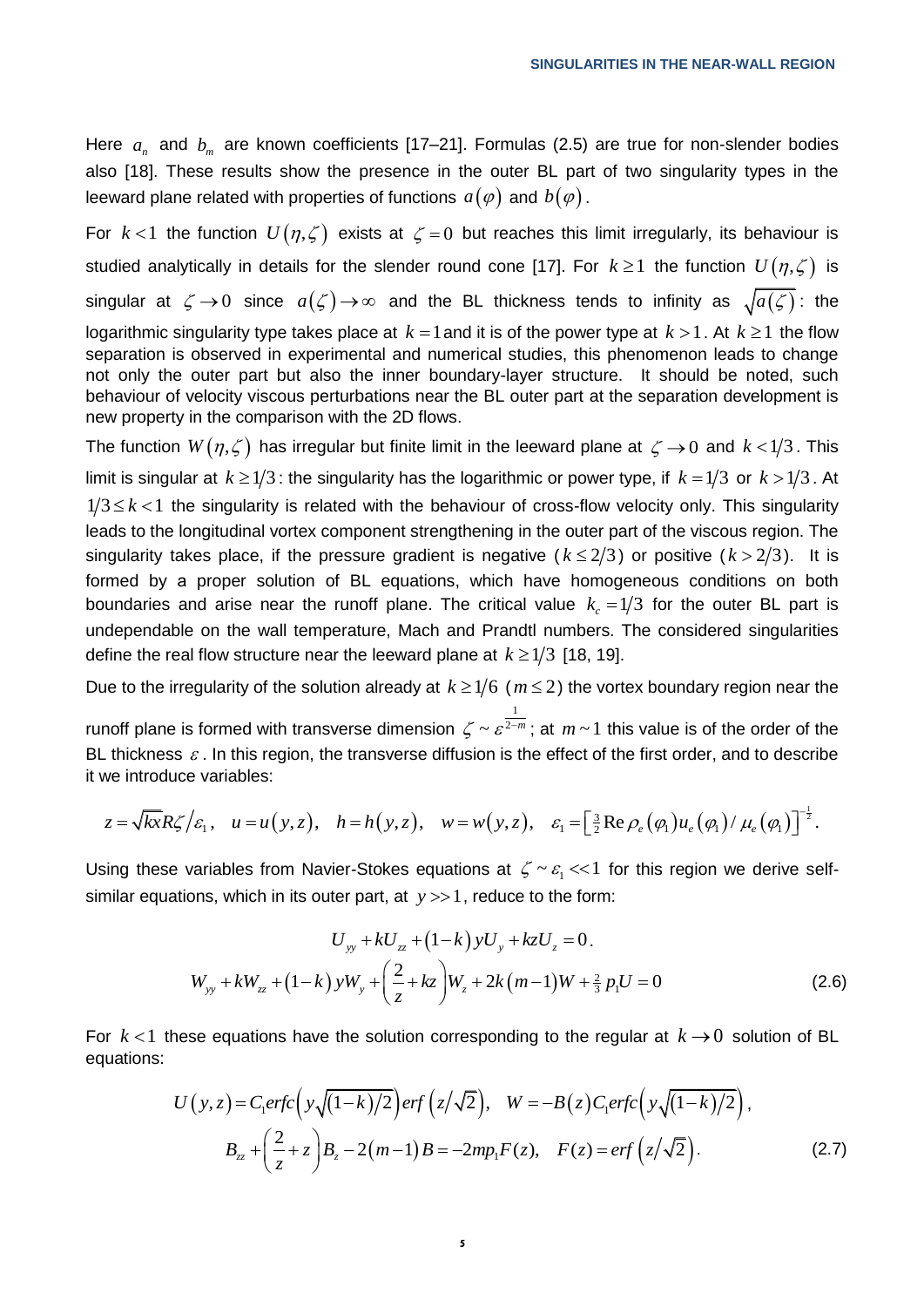The function 
$$
B(z)
$$
 is expressed by Kummer function  $\Phi(a,b,x)$  [22]:  
\n
$$
B = mp_1 B_0(z) + B_m \Phi(1-m, \frac{3}{2}, -\frac{1}{2}z^2), \quad B_m = b_m \left( R \sqrt{kx} / \varepsilon_1 \right)^{2(1-m)}.
$$
\n(2.8)

Here  $B_0(z)$  is particular solution of the inhomogeneous equation (2.7); the coefficient  $B_m$  is determined from matching condition of (2.8) with (2.5). In Fig. 2, comparisons of solutions of BL (dotted lines) and Navier-Stokes (solid lines) equations for  $m = 1/2$  (curves 1 and 2) and  $m = 1$ (curves 3 and 4) are presented. It is seen, regular solutions of Navier-Stokes equations are converged quickly to singular solutions of BL equations.



Figure 2: - Solutions of boundary layer equations (dotted lines) and parabolized Navier-Stokes equations (solid lines)

Another effect generated by the singularity at  $\,k\geq 1/3$  due to the BL growth at  $\,\zeta\to 0\,$  is the viscousinviscid interaction. This effect is important in the region, where the inviscid and induced crossvelocities have same orders; this condition defines the transverse dimension of the region  $\Delta\varphi$  and the velocity scale inside it as:

$$
\Delta \varphi \sim \sqrt{\varepsilon} x^{-\frac{1}{4}}, w_e \sim kRu_e\sqrt{\varepsilon} x^{-\frac{1}{4}}.
$$

In this region, the flow has the two-layer structure. Assuming the potential flow in the outer inviscid region the solution here is presented by the improper integral from the displacement thickness

region the solution here is presented by the improper integral from the displacement thickness  
\n
$$
\delta(x, s)
$$
. In the boundary layer the flow is described by full 3D equations:  
\n
$$
s = \frac{R\zeta}{\sqrt{\varepsilon}}, \quad w_e = \frac{3}{2}u_e\sqrt{\varepsilon}W_e(x, s), \quad W_e(x, s) = -ks[1+r], \quad r = \frac{4m}{\pi} \frac{\partial}{\partial x} \int_0^\infty \frac{\delta(x, t) dt}{s^2 - t^2},
$$
\n
$$
v = f + Kg + Ag_s + \frac{2}{3}xf_x, \quad h = h_w + h_r u - \frac{1}{2}M_e(\varphi_1)u^2,
$$
\n
$$
u_{yy} = W_e w u_s + v u_y + \frac{2}{3}x u u_x,
$$
\n
$$
w_{yy} = W_e w w_s + v w_y + w(\frac{2}{3}u + W_{es}w) - h(\frac{2}{3} + W_{es}) + \frac{2}{3}x u w_x.
$$
\n(2.9)

For these equations boundary conditions have the form (1.1). A solution of Eqs. (2.9) will be matched with (2.3) at  $s \rightarrow \infty$ . For Eqs. (2.9) initial conditions are needed at some streamwise location  $x = x_0$ , which can be obtained from a solution of Navier-Stokes equations near the body nose; this feature does the problem more complicated. Eqs. (2.9) allow a self-similar solution for hypersonic flows at some additional assumptions.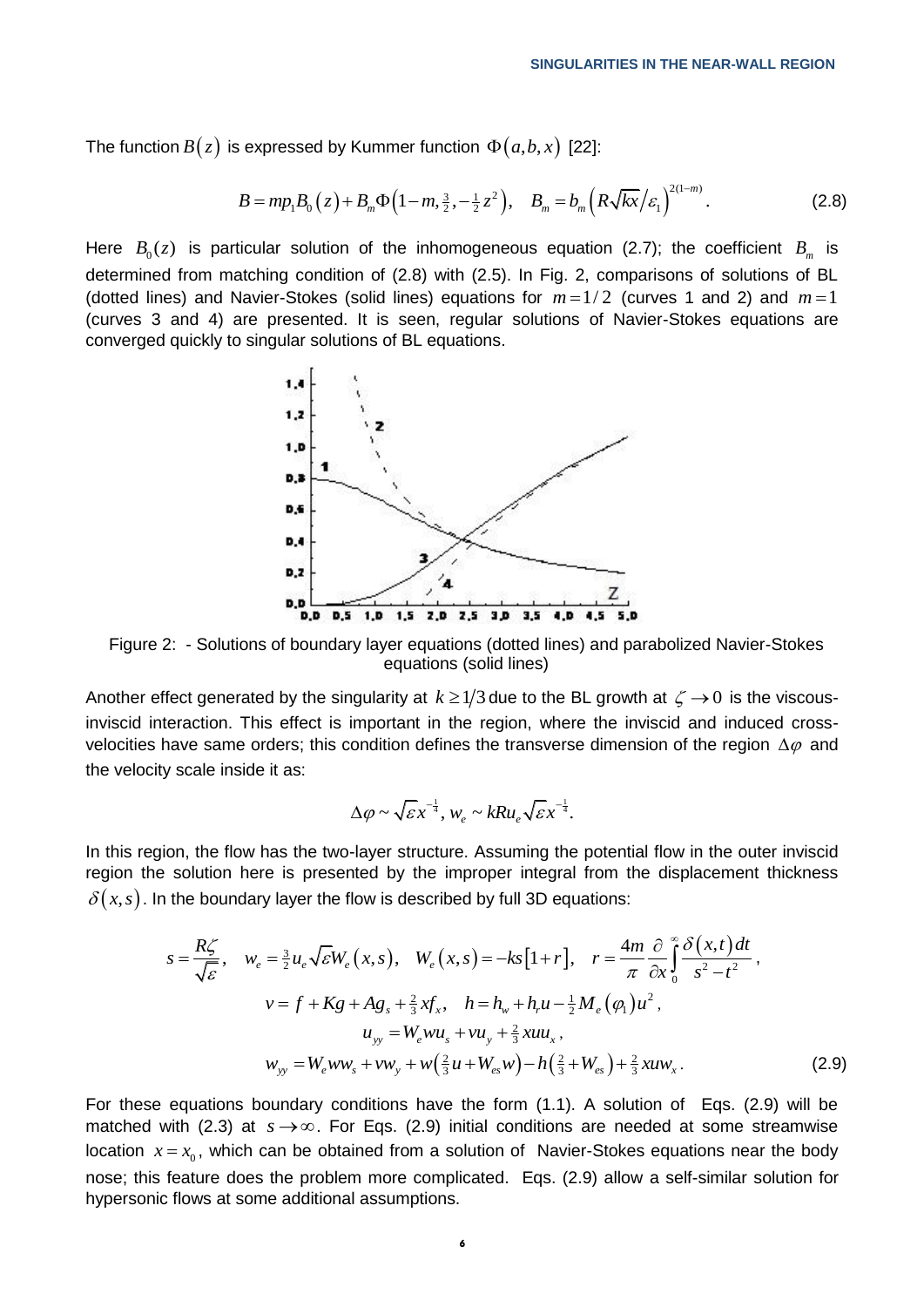The solution of Eqs. (2.9) in the outer boundary layer part, at  $y >> 1$ , is described by formulas:

solution of Eqs. (2.9) in the outer boundary layer part, at 
$$
y \gg 1
$$
, is described by formulas:  
\n
$$
t = y/\sqrt{d(x,s)}, \ u = 1 + U(x,t,s), \ w = 1 - c(x,s)U, \ v = y[1 - k(1+r)], \ U = C_1 erfc(t/\sqrt{2}),
$$
\n
$$
(1+r) sd_s - 2mxd_x - 2(n-1-r_s)d = -2n,
$$
\n
$$
(1+r) sc_s - 2mxc_x - 2(m-1-r_s)c = -2m(p_1 - qp_0), \ p_0 = \frac{3}{2}(\frac{1}{2}M_0 + h_w - 1).
$$

Along characteristics  $\xi(x,s) = const$ , which are streamlines of the inviscid flow, equations for functions  $d = d(\xi, s)$  and  $c = c(\xi, s)$  are reduced to ordinary differential equations and are integrated. At  $s \to 0$  these functions are represented in the form:<br>  $c = Cs^L + \frac{m(p_1 + p_0r_s)}{m-1-r}, \quad L(\xi, s) = \frac{m-1-r_s}{1+r}; \quad d = Ds^L + \frac{n}{$ integrated. At  $s\to 0$  these functions are represented in the form:

$$
a = a(\xi, s) \text{ and } c = c(\xi, s) \text{ are reduced to ordinary differential equations and are}
$$
  
ated. At  $s \to 0$  these functions are represented in the form:  

$$
c = Cs^{L} + \frac{m(p_{1} + p_{0}r_{s})}{m - 1 - r}, \quad L(\xi, s) = \frac{m - 1 - r_{s}}{1 + r}; \quad d = Ds^{L} + \frac{n}{n - 1 - r_{s}}, \quad I(\xi, s) = \frac{n - 1 - r_{s}}{1 + r},
$$

$$
C = b_{m} \varepsilon^{m - 1}, \quad D = a_{n} \varepsilon^{n - 1}.
$$
 (2.10)

Coefficients  $C$  and  $D$  obtained by matching for  $d\left(\xi,s\right)$  and  $c\left(\xi,s\right)$  at  $s\to\infty$  with relations (2.5) for  $a(\zeta)$  and  $b(\zeta)$  at  $\zeta \to 0$  [18, 19]. The logarithmic singularity appears in these functions at  $I=0$  or  $L=0$ . At  $L(\xi,0)$  < 0 or  $I(\xi,0)$  < 0 the singularity is of the power type. It is followed from presented results, the viscous-inviscid interaction doesn't eliminate the singularity, this effect moves only the critical value of  $k_c^{\phantom{\dag}}$  .

## **4. Singularities in the boundary layer near-wall region**

In the outer BL part, the critical value  $k_c = 1/3$ , although calculations show  $k_c$  =  $k_c$   $({\rm M}_\infty,$  Pr,  $h_{\rm w}$ ) < 1/3. This indicates that the singularity can arise firstly in the near wall region. To study such possibility, at the first, we study the behaviour of the Eqs. (1.2) solution at  $y \ll 1$  in the runoff plane  $\varphi = \varphi_1$ . In the near-wall region, the solution can be presented in the following form [21]:

$$
f_0 = \tau_0 \frac{y^2}{2} + F_0(y), \quad g_0 = \theta_0 \frac{y^2}{2} + G_0(y), \quad \tau_0 = \frac{du_0(0)}{dy}, \quad \theta_0 = \frac{dw_0(0)}{dy},
$$
  

$$
u_0 = \tau_0 y + U_0(y), \quad w_0 = \theta y + W_0(y), \quad v_0 = -\alpha y^2 - F_0 + kG_0, \quad \alpha = \frac{1}{2}(\tau_0 - k\theta_0),
$$
  

$$
h_0 = h_w + h_r \tau_0 y - M_e \tau_0 y^2 + (h_r - 2M_e \tau_0 y) U_0 - M_e U_0^2.
$$
 (3.1)

$$
h_0 = h_w + h_r \tau_0 y - M_e \tau_0^2 y^2 + (h_r - 2M_e \tau_0 y) U_0 - M_e U_0^2.
$$
 (3.1  
Using Eqs. (1.2) second terms of these decompositions can be presented by series:  

$$
U_0 = F_{0y} = \sum_{i=0} \frac{\alpha_i y^{i+4}}{(i+4)!}, \quad F_0 = \sum_{i=0} \frac{\alpha_i y^{i+5}}{(i+5)!}, \quad W_0 = G_{0y} = \sum_{i=0} \frac{\beta_i y^{i+2}}{(i+2)!}, \quad G_0 = \sum_{i=0} \frac{\beta_i y^{i+3}}{(i+3)!}.
$$
 (3.2)

First three coefficients of these series are defined by relations:

$$
\alpha_0 = -2\tau_0 \alpha, \ \alpha_1 = k\tau_0 \beta_0, \ \alpha_2 = k\tau_0 \beta_1,
$$
  

$$
\beta_0 = -ph_w, \ \beta_1 = -p\tau_0 h_r, \ \beta_2 = \frac{1}{3}(\tau_0 - 3k\theta_0)\theta_0 + 2pM_e\tau_0^2.
$$
 (3.3)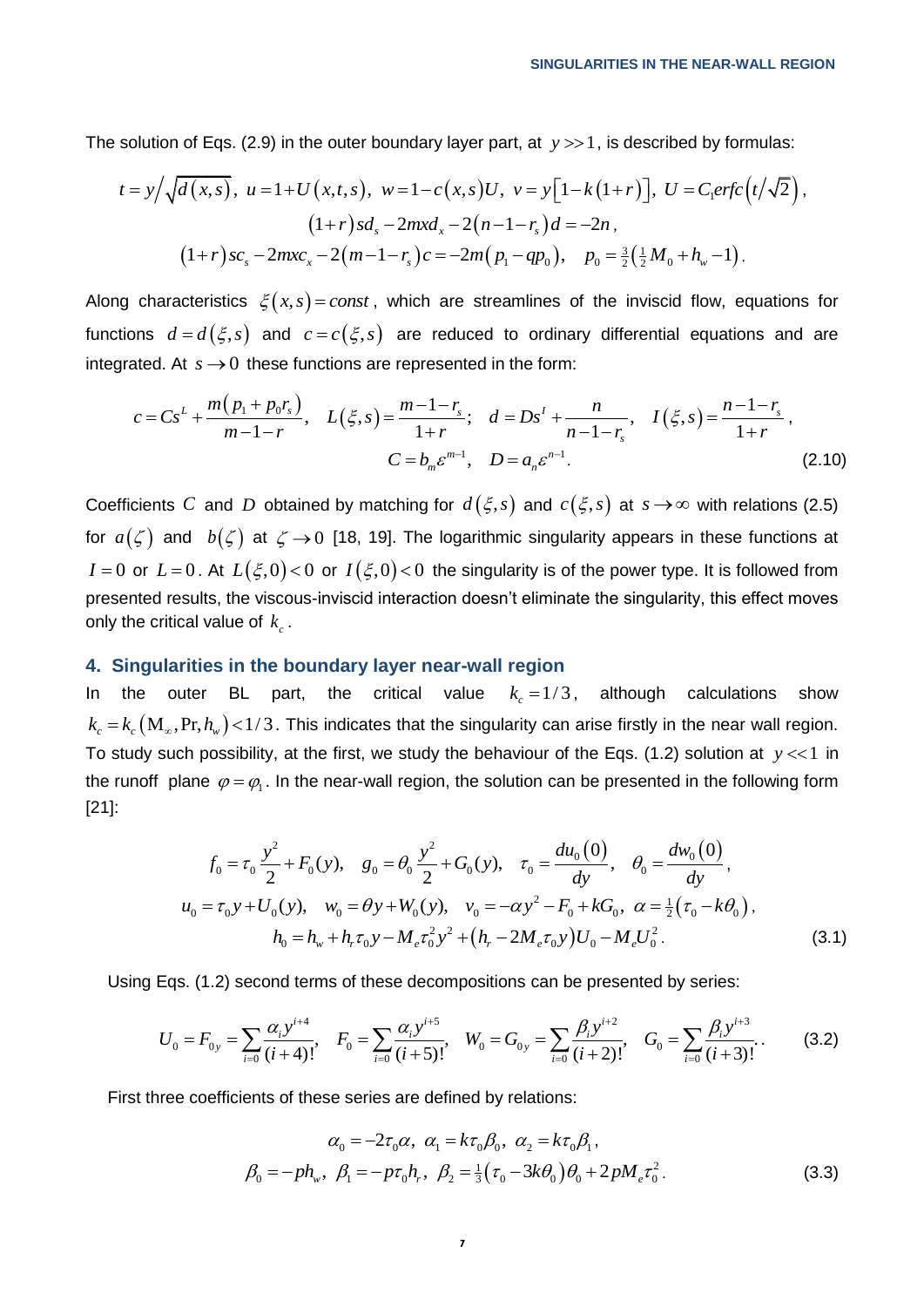Using these expansions we can study qualitatively a dependence from parameters of the flow structure near the runoff plane by analyzing the behaviour of subcharacteristics of Eqs. (1.2). Transformations of the normal to the body surface v and transverse w velocities at  $\zeta \ll 1$  and  $y \ll 1$  in the first order approximation are represented in the form:<br>  $v = v_0 = -\left(\alpha y^2 - \frac{1}{6}k\beta_0 y^3\right) = -\frac{1}{6}k\beta_0 y^2 (y$ 

Equations of the normal to the body surface 
$$
v
$$
 and transverse  $w$  velocities at  $\zeta \ll 1$  and  $y \ll 1$  in the first order approximation are represented in the form:

\n
$$
v = v_0 = -\left(\alpha y^2 - \frac{1}{6}k\beta_0 y^3\right) = -\frac{1}{6}k\beta_0 y^2 \left(y + y_c\right), \quad y_c = -\frac{6\alpha}{k\beta_0} = \frac{6\alpha}{kph_w}, \quad w = -w_0 = -k\theta_0 \zeta y.
$$

In the plane  $\zeta = 0$  the cross-flow velocity  $w = 0$  due to symmetry conditions, and two critical points can be here, in which  $v = 0$ . The first point locates on the cone surface  $y = 0$ , and the second one  $y = -y_c$  appears in the flow space at  $\alpha < 0$ , if  $p > 0$   $(k < 2/3)$ , that corresponds to small angles of attack for the round cone, and at  $\alpha > 0$ , if  $p < 0$ . Commonly, the critical value of the cross-flow velocity gradient  $k_c \leq 1/3$  and corresponds to the negative cross-flow pressure gradient, when  $p > 0$ ; the transverse skin friction in this region  $\theta_{\rm o}$   $> 0$  . Using these expressions, the equation for subcharacteristics is obtained in the form:

ics is obtained in the form:  
\n
$$
\frac{y_c dy}{y(y + y_c)} = \beta \frac{d\zeta}{\zeta}, \quad \beta = \frac{\alpha}{k\theta_0}; \quad \alpha \neq 0; y = \frac{y_c y_0 s^\beta}{y_c + y_0 (1 - s^\beta)}, \quad s = \left| \frac{\zeta}{\zeta_0} \right|,
$$
\n
$$
\alpha = 0; y = \frac{y_0}{1 - y_0 d \ln s}, \quad d = \frac{ph_w}{6\theta_0}.
$$

.

Here  $y_0$  and  $z_0$  define the initial point in the cross plane.



Figure 3 - Subcharactristics in the cross-plane at  $\alpha \ge 0$  (a) and  $\alpha < 0$  (b);  $p > 0$ 

The subcharacteristic behaviour is shown in figures 3a and 3b for  $p > 0$ . At  $\alpha > 0$  velocities  $v < 0$ and  $w < 0$ ; the only critical point-node is in the coordinate origin, and subcharacteristics go to it from the region  $\zeta \neq 0$  (see Fig. 3a). At  $\alpha = 0$   $y_c = 0$  and the point  $\zeta = y = 0$  is double critical point of the type the saddle-node; the saddle is in the lower half-plane, i.e. out of the physical space. The node is in the upper half-plane and the subcharacteristics pattern retains the same form as at  $\alpha$  > 0. At  $\alpha$  < 0 the node drifts in the point  $\zeta = 0$ ,  $y = -y_c > 0$ , and the coordinate origin becomes by the saddle point (see Fig. 3b). In this case, at  $y \gt -y_c$  the normal velocity  $v < 0$  and at  $0 < y < -y_c$ ,  $v > 0$ ;  $v = 0$  on the plane  $y = y_c$ .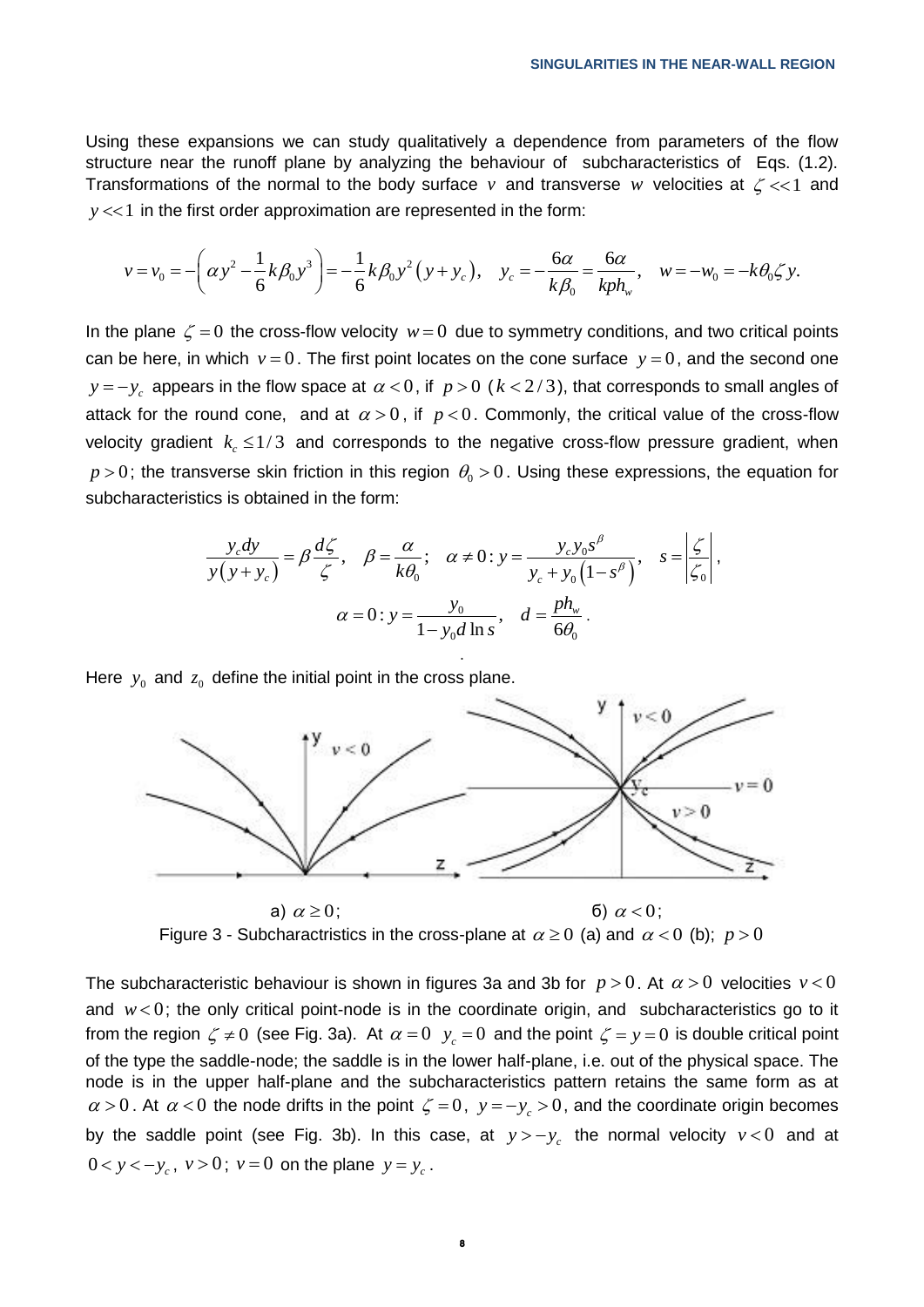This analysis shows that the physical flow structure varies qualitatively, if the sign of the parameter  $\alpha$  changes. The value  $\alpha = 0$  is the criterion of the new flow properties appearance. It should be noted that in solutions of Navier-Stokes equations for similar problems near the coordinate origin  $\zeta = y = 0$  the streamwise oriented vortex arises, and the flow isn't described by the BL theory. On the base of this qualitative analysis it can suppose that the critical value  $\,k_{_c}\big(h_{_w},\mathrm{M}\big)$  is defined by the relation:

$$
2\alpha(k_c) = \tau_0(k_c) - k_c \theta_0(k_c) = 0.
$$
 (3.4)

To support this hypothesis we analyse equations for functions  $\,{U_{_0}}(\mathrm{y})$  and  $\,{W_{_0}}(\mathrm{y})$  , which are derived by substituting decompositions (3.1) to Eqs. (1.2). Considering functions  $U_0(y)$  and  $W_0(y)$  as<br>perturbations we can linearize equations and obtain in the first order approximation:<br> $W_{0yy} + \alpha y^2 W_{0y} - \frac{2}{3} (\tau_0 - 3\theta_0) y$ 

perturbations we can linearize equations and obtain in the first order approximation:  
\n
$$
W_{0yy} + \alpha y^2 W_{0y} - \frac{2}{3} (\tau_0 - 3\theta_0) y W_0 + \theta_0 (F_0 - kG_0) = \beta_0 + \beta_1 y + \frac{1}{2} \beta_2 y^2 + \left[ \frac{2}{3} \theta_0 y - p (h_r - 2M_e \tau_0 y) \right] U_0,
$$
\n
$$
U_{0yy} + \alpha y^2 U_{0y} + \tau_0 (F_0 - kG_0) = -\alpha \tau_0 y^2.
$$
\n(3.5)

At  $y \to 0$   $U_0(y)$  and  $W_0(y)$  are expressed by series (3.3); in order to match solutions of equations (3.5) and (1.2) in the main BL part the first one will growth at  $y \rightarrow \infty$  not faster than a power function. Equations (3.5) have the large order and it is difficult to find their analytical solution. To study their solution behaviour at  $y \rightarrow \infty$  and  $\alpha \neq 0$ , we introduce the new variable:

$$
\xi = -\alpha y^3 / 3, \quad y = -\left(3\xi/\alpha\right)^{\frac{1}{3}}.
$$
\n(3.6)

At the limit 
$$
\xi \to \infty
$$
, Eqs. (3.5) are reduced in the first order approximation to the form:  
\n
$$
\xi \frac{\partial^2 U_0}{\partial \xi^2} + \left(\frac{2}{3} - \xi\right) \frac{\partial U_0}{\partial \xi} = -\frac{\tau_0}{3} \left(\frac{3\xi}{\alpha}\right)^{\frac{1}{3}}, \quad c = 2\frac{\tau_0 - 3k\theta_0}{9\alpha},
$$
\n
$$
\xi \frac{\partial^2 W_0}{\partial \xi^2} + \left(\frac{2}{3} - \xi\right) \frac{\partial W_0}{\partial \xi} + cW_0 = -\frac{\beta_1}{3\alpha} + \frac{\beta_2}{6\alpha} \left(\frac{3\xi}{\alpha}\right)^{\frac{1}{3}} - \frac{2}{9\alpha} (\theta_0 + 3M_e \tau_0)U_0.
$$

Solutions of these equations can be represented as:

tions of these equations can be represented as:  
\n
$$
W_0 = B_{00} \Phi \left( -c, \frac{2}{3}, \xi \right) + B_{01} \xi^{1/3} \Phi \left( \frac{1}{3} - c, \frac{4}{3}, \xi \right) - \frac{3\beta_1}{2 \left( \tau_0 - 3k\theta_0 \right)} - \frac{3\beta_2}{\tau_0 - 9k\theta_0} \left( \frac{3\xi}{\alpha} \right)^{\frac{1}{3}} - \frac{\theta_0 + 3M_e \tau_0}{\tau_0 - 3k\theta_0} U_{00},
$$
\n
$$
U_0 = A_{00} \int_0^y e^{-\frac{1}{3} \alpha s^3} ds + \tau_0 \left( \frac{3\xi}{\alpha} \right)^{\frac{1}{3}}.
$$
\n(3.7)

First terms of these expressions are solutions of homogeneous equations, with zero right hand sides;  $A_{00}$ ,  $B_{00}$  and  $B_{01}$  are constants;  $\Phi(a,b,x)$  is Kummer degenerate hypergeometric function, which has following asymptotes at  $\xi \rightarrow \infty$  [21]: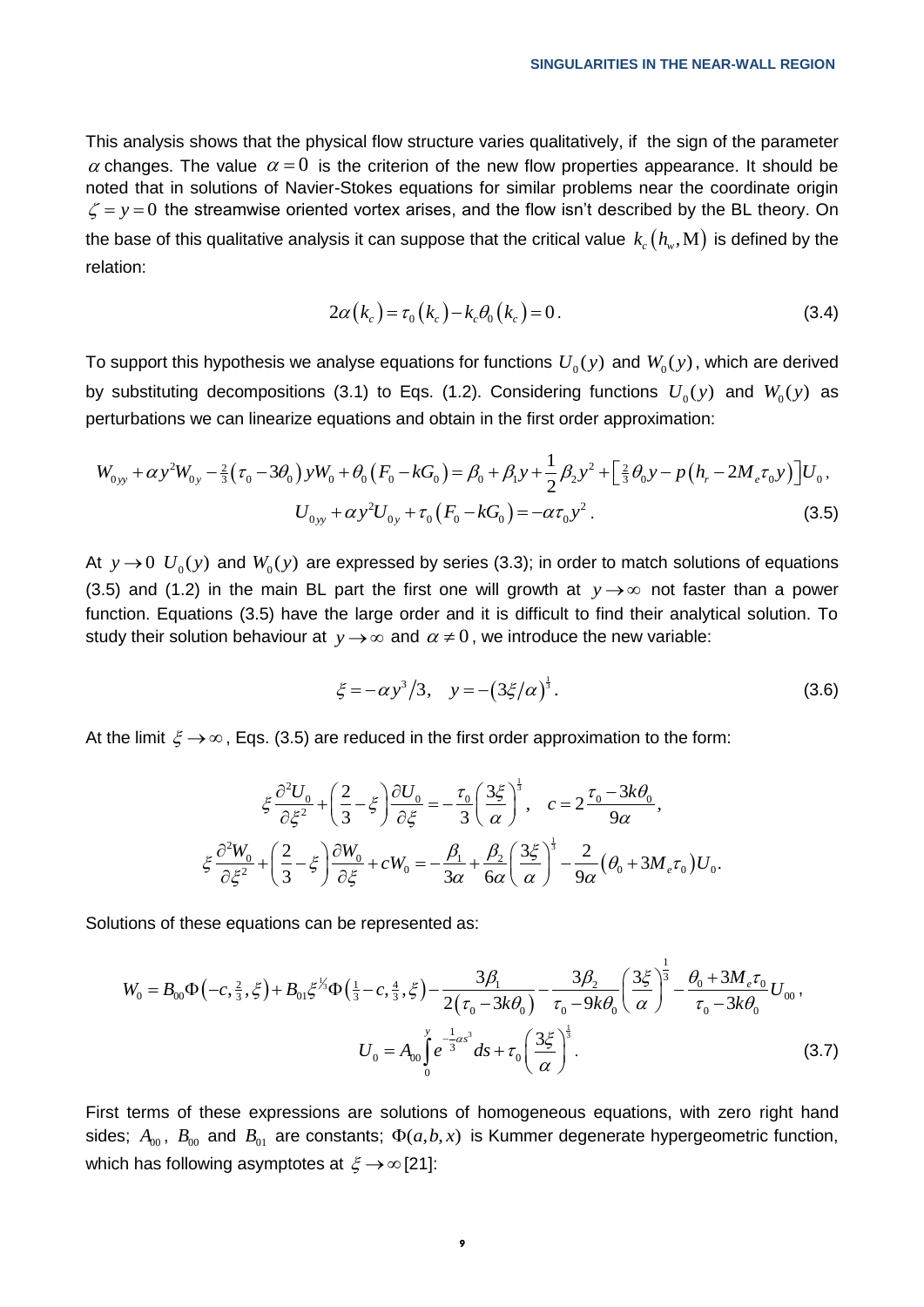$$
\alpha > 0, \xi < 0 : \Phi \sim (-\xi)^c; \quad \alpha < 0, \xi > 0 : \Phi \sim e^{\xi} \xi^{c-\lambda_3}.
$$

Solutions (3.7) growth exponentially at  $\alpha < 0$  and  $p > 0$ ; their can't be matched with the solution in the main BL part. Therefore, at these conditions a solution of BL equations can't exist. This conclusion and also the criterion (3.4) for the boundary of the leeward symmetry plane solution existing are confirmed by numerical calculations for the slender round cone at an angle of attack [6 – 12, 20], a part of which is presented in Fig. 4. In this figure, symbols correspond to calculations of limit values  $\,\alpha(k_c^{})$  for the solution existing at different boundary conditions in the diapason of  $\,$  Mack  $\,$ numbers from 2 to  $\infty$  at Pr = 1 and for different surface temperatures. At  $k$  < 1/3 data are grouped near the value  $\alpha = 0$  in accordance with Eq. (3.4); apparently, the data scatter is due to the decrease of the calculation accuracy at the approach to the critical value  $k_c$  and also with errors of data copying from papers. At  $k > 1/3$ , all calculations are finished with  $\alpha > 0$ , since the solution existing in this region is determined by singularities in the outer BL part, but not in the near-wall region.



Figure 4 - The boundary of the solution existing in the leeward symmetry plane of the slender round cone at the angle of attack and  $\Pr = 1$  in the dependence of the critical value  $k_c$ :  $\blacktriangle = [11]$ ,  $\blacktriangleright$  - [12],  $\circ$  – [20].

Then we consider the solution behaviour of full BL equations in the near-wall region beside the runoff plane, at  $\zeta \ll 1$ . 3DBL equations have the parabolic type and their solution before the runoff plane know nothing about the solution in this plane. However, in order to the first solution moves smoothly into the last one at  $\alpha > 0$ , the first will be locally self-similar. Due to this condition, the streamwise  $\tau(\zeta)$  and cross-flow  $\theta(\zeta)$  friction stresses and the self-similar variable  $\eta$  at  $\zeta << 1$ will be defined by expressions:

$$
\tau(\zeta) = \frac{\tau_0}{a(\zeta)}, \quad \theta(z) = \frac{\theta_0}{a(\zeta)}, \quad \eta = \frac{y}{a(\zeta)}.
$$
\n(3.8)

The function  $a(\zeta)$  at  $\alpha \ge 0$  will satisfy to the condition  $a(0)$ =1. In this case, flow functions in the boundary layer near the wall can be represented in the form: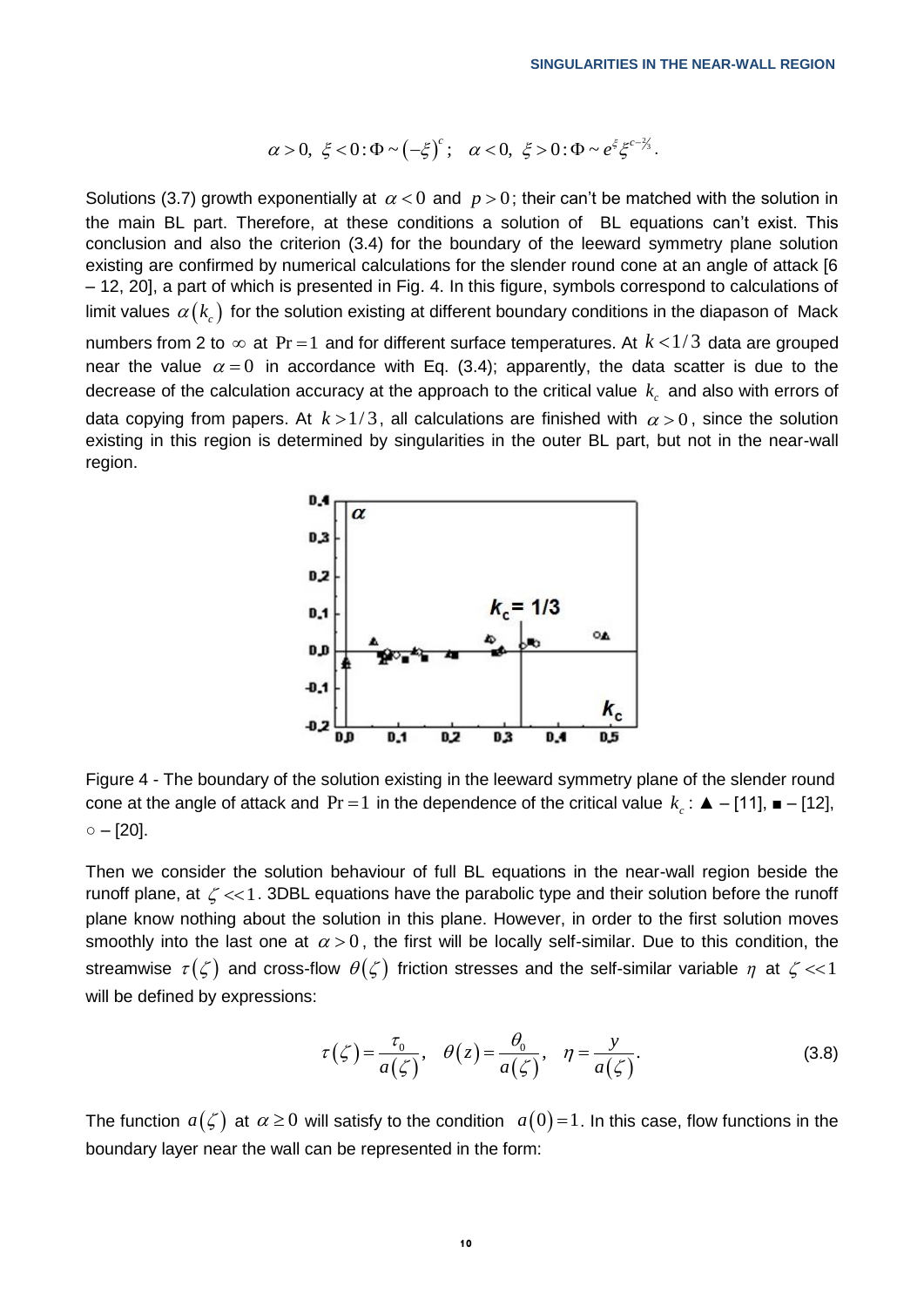$$
f(\eta,\zeta) = a(\zeta) \left[ \tau_0 \frac{\eta^2}{2} + F(\eta,\zeta) \right], \quad u(\eta,\zeta) = f_{\eta} = \tau_0 \eta + U(\eta,\zeta),
$$
  

$$
g(\eta,\zeta) = a(\zeta) \left[ \theta_0 \frac{\eta^2}{2} + G(\eta,\zeta) \right], \quad w(\eta,\zeta) = g_{\eta} = \theta_0 \eta + W(\eta,\zeta),
$$
  

$$
v = a \left[ \left( \alpha - \frac{1}{2} \theta_0 k \zeta \frac{a_{\zeta}}{a} \right) \eta^2 + F - kG \left( 1 + k \zeta \frac{a_{\zeta}}{a} \right) - k \zeta G_{\zeta} - k \zeta \eta_{\zeta} W \right].
$$
 (3.9)

Substituting Eqs. (3.8) and (3.9) to Eqs. (1.2) and linearizing the result with respect to disturbances Substituting Eqs. (3.8) and (3.9) to Eqs. (1.2) and linearizing the result with respect to disturbances we obtain equations of the first order approximation for the flow in the near-wall region beside the runoff plane:<br> runoff plane:

equations of the first order approximation for the flow in the near-wall region beside the:  
\n
$$
U_{\eta\eta} + \alpha \eta^2 U_{\eta} + a^2 \left\{ k\theta_0 \zeta \eta U_{\zeta} + \tau_0 \left[ F - kG \left( 1 + \frac{a_{\zeta}}{a} \right) - k \zeta G_{\zeta} \right] \right\} = -\alpha \tau_0 \eta^2,
$$
\n
$$
W_{\eta\eta} + \alpha \eta^2 W_{\eta} + a^2 \left\{ k\theta_0 \zeta \eta W_{\zeta} + \theta_0 \left[ F - kG \left( 1 + \frac{\zeta a_{\zeta}}{a} \right) - k \zeta G_{\zeta} \right] - 3\alpha c \eta W \right\} =
$$
\n
$$
= -\alpha \theta_0 \eta^2 + a^2 \left\{ \beta_0 + \beta_1 \eta + \frac{1}{2} \beta_3 \eta^2 + \left[ \frac{2}{3} \left( \theta_0 + 3p M_{\zeta} \tau_0 \right) \eta - p h_{\zeta} \right] U \right\}
$$
\n(3.10)

Here  $\beta_3 = \frac{2}{3} \tau_0 \theta_0 - k \theta_0^2 + p M_e \tau_0^2$ . In Eqs. (3.10), due to them local self-similarity at  $\alpha \ge 0$  at least two first terms will be invariant with respect to transformations  $(3.8) - (3.9)$  and will have same coefficients as Eqs. (3.5). This condition defines the function  $a(\zeta)$  by satisfying following equations:

$$
\alpha a^{2} - \frac{1}{2} k \theta_{0} \zeta a a_{\zeta} = \alpha, \quad a^{2} = 1 + C_{2} \zeta^{q}, \quad q = \frac{4\alpha}{k \theta_{0}}.
$$
 (3.11)

The constant  $C_2$  can be found from comparison with numerical calculations. It is follows from this relation at  $\alpha \ge 0$  and  $q < 2$  the solution of Eqs. (1.2) in the near wall region at  $\zeta << 1$  can find in<br>the form of the decomposition on powers of  $\zeta$ . First two terms are:<br> $F(\eta, \zeta) = F_0(\eta) + \zeta^q F_q(\eta) + ...$ ,  $U(\eta, \zeta) = U$ the form of the decomposition on powers of  $\zeta$ . First two terms are:<br> $F(\eta,\zeta) = F_o(\eta) + \zeta^q F_o(\eta) + ...$ ,  $U(\eta,\zeta) = U_o(\eta) + \zeta^q$ and  $q < 2$  the solution of Eqs. (1.2) in the near wall re<br>
ecomposition on powers of  $\zeta$ . First two terms are:<br>  $F(\eta, \zeta) = F_0(\eta) + \zeta^q F_q(\eta) + ...$ ,  $U(\eta, \zeta) = U_0(\eta) + \zeta^q U$ 

ECDIPDSATION OF Powers of 
$$
\zeta
$$
. This two terms are.  
\n
$$
F(\eta, \zeta) = F_0(\eta) + \zeta^q F_q(\eta) + ..., \qquad U(\eta, \zeta) = U_0(\eta) + \zeta^q U_q(\eta) + ...,
$$
\n
$$
G(\eta, \zeta) = G_0(\eta) + \zeta^q G_q(\eta) + ..., \qquad W(\eta, \zeta) = W_0(\eta) + \zeta^q W_q(\eta) + ..., \qquad (3.12)
$$

First terms of these expansions coincide by the form with the solution (3.7) for the runoff plane, but depend on the self-similar variable (3.8). Second terms define the proper solution of BL equations

(1.2) 
$$
\text{hph } \zeta \ll 1
$$
, which are found as a solution of the following equations:  
\n
$$
U_{q\eta\eta} + \alpha \eta^2 U_{q\eta} + 4\alpha \eta U_q + \tau_0 \Big[ F_q + F_0 - k (q+1) (G_0 + G_q) \Big] =
$$
\n
$$
= - \Big[ F_q + F_0 - k (q+1) (G_0 + G_q) \Big] U_{0\eta} - (F_0 - k G_0) U_{q\eta} - k q W_0 U_q,
$$
\n
$$
W_{q\eta\eta} + \alpha \eta^2 W_{q\eta} - 3\alpha \Big( c - \frac{4}{3} \Big) \eta W_q - 3\alpha c \eta W_q =
$$
\n
$$
= -\theta_0 \Big[ F_q + F_0 - k (q+1) (G_0 + G_q) \Big] + \beta_0 + \beta_1 \eta + \frac{1}{2} \beta_3 \eta^2 +
$$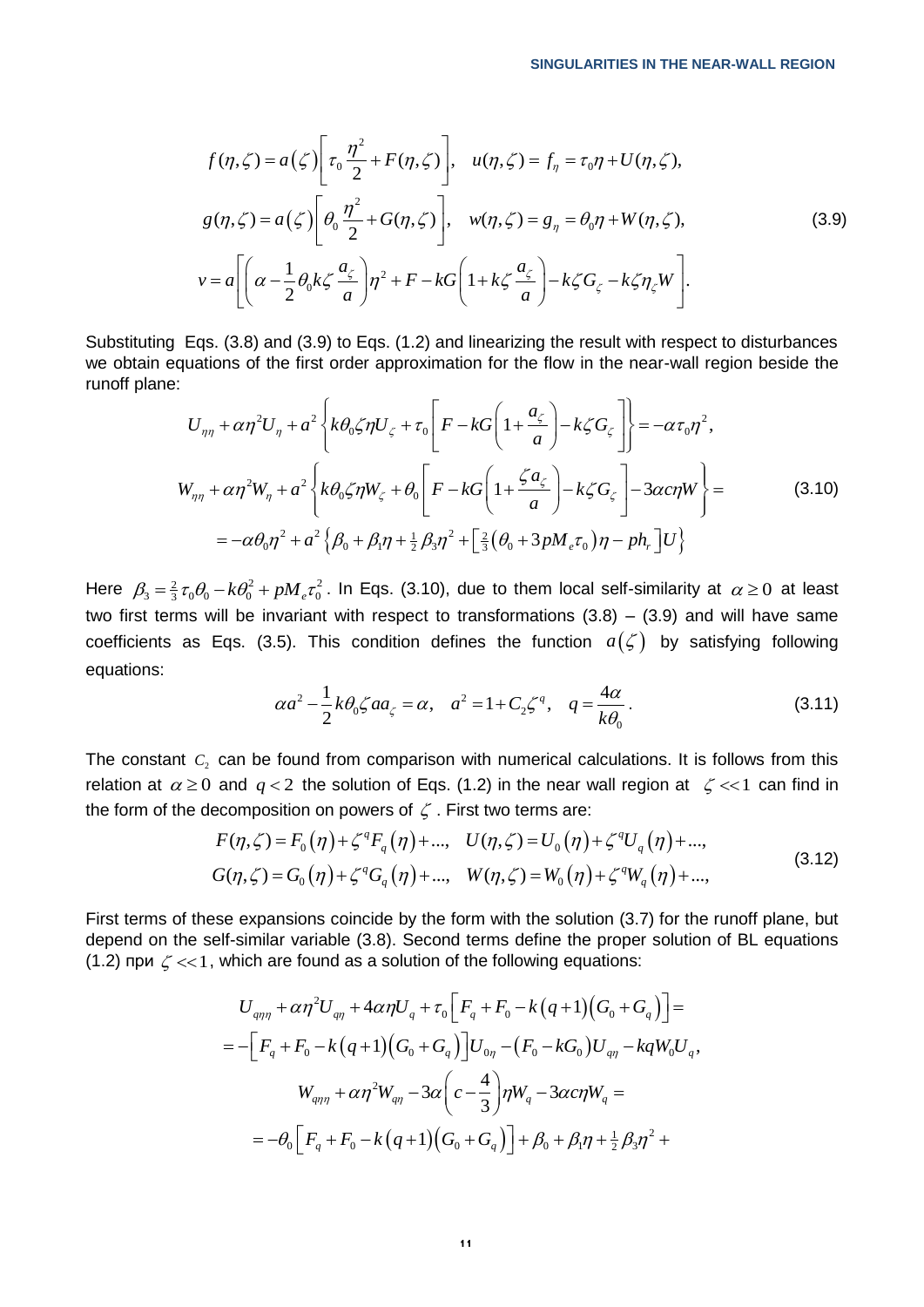$$
+\Big[\tfrac{2}{3}(\theta_0+3pM_{e}\tau_0)\eta-ph_{r}\Big](U_0+U_q)-
$$
  

$$
-\Big[F_q+F_0-k\big(q+1\big)\big(G_0+G_q\big)\Big]W_{0\eta}-\big(F_0-kG_0\big)W_{q\eta}-kqW_0W_q.
$$

To extract asymptotic forms of functions  $\, U_{q}(\eta)\,$  and  $\, W_{q}(\eta)\,$ at  $\,\eta \rightarrow \infty\,$  we use the variable transformation similar to (3.6):

$$
\xi = -\alpha \eta^3 / 3
$$
,  $\eta = - (3\xi/\alpha)^{\frac{1}{3}}$ .

Using this transformation at 
$$
\eta \to \infty
$$
 in the first order approximation we obtain equations:  
\n
$$
\xi U_{q\xi\xi} + \left(\frac{2}{3} - \xi\right) U_{q\xi} - \frac{4}{3} U_q = 0, \quad c = 2 \frac{\tau_0 - 3k\theta_0}{9\alpha},
$$
\n
$$
\xi W_{q\xi\xi} + \left(\frac{2}{3} - \xi\right) W_{q\xi} + \left(c - \frac{4}{3}\right) W_q = -\frac{\beta_1}{3\alpha} + \frac{\beta_3}{6\alpha} \left(\frac{3\xi}{\alpha}\right)^{\frac{1}{3}} - \frac{2(\theta_0 + 3pM_e\tau_0)}{9\alpha} (U_0 + U_q).
$$

The solution of these equations is expressed by formulas:

$$
U_q(\xi) = A_{q0} \Phi\left(\frac{4}{3}, \frac{2}{3}, \xi\right) + A_{q1} \xi^{\frac{1}{3}} \Phi\left(\frac{5}{3}, \frac{4}{3}, \xi\right),
$$
  

$$
W_q(\xi) = B_{q0} \Phi\left(\frac{4}{3} - c, \frac{2}{3}, \xi\right) + B_{q1} \xi^{\frac{1}{3}} \Phi\left(\frac{5}{3} - c, \frac{4}{3}, \xi\right) + \frac{9\beta_1}{2\tau_0} + \frac{3\beta_2}{\frac{11}{3}\tau_0 - k\theta_0} \left(\frac{3\xi}{\alpha}\right)^{\frac{1}{3}} + \frac{\beta_0 + 3M_e \tau_0}{2\tau_0} U_0 - \frac{\theta_0 + 3M_e \tau_0}{\tau_0 - 3k\theta_0} U_q.
$$

Here  $A_{q0}$ ,  $A_{q1}$ ,  $B_{q0}$  and  $B_{q1}$  are constants. These relations show that the proper solution in nearwall BL region near the runoff plane is nonzero. It is irregular at  $\alpha \geq 0$  and it is singular at  $\alpha < 0$ . The logarithmic singularity is not in this case, and the solution of BL equations exists at the critical value  $\,k_{_c}\,$  in contrast to the outer region.



Figure 5 - Skin friction distributions on the small aspect ratio delta wing at  $M_$  = 2 related with: a) the second boundary-layer approximation; b) the angle of attack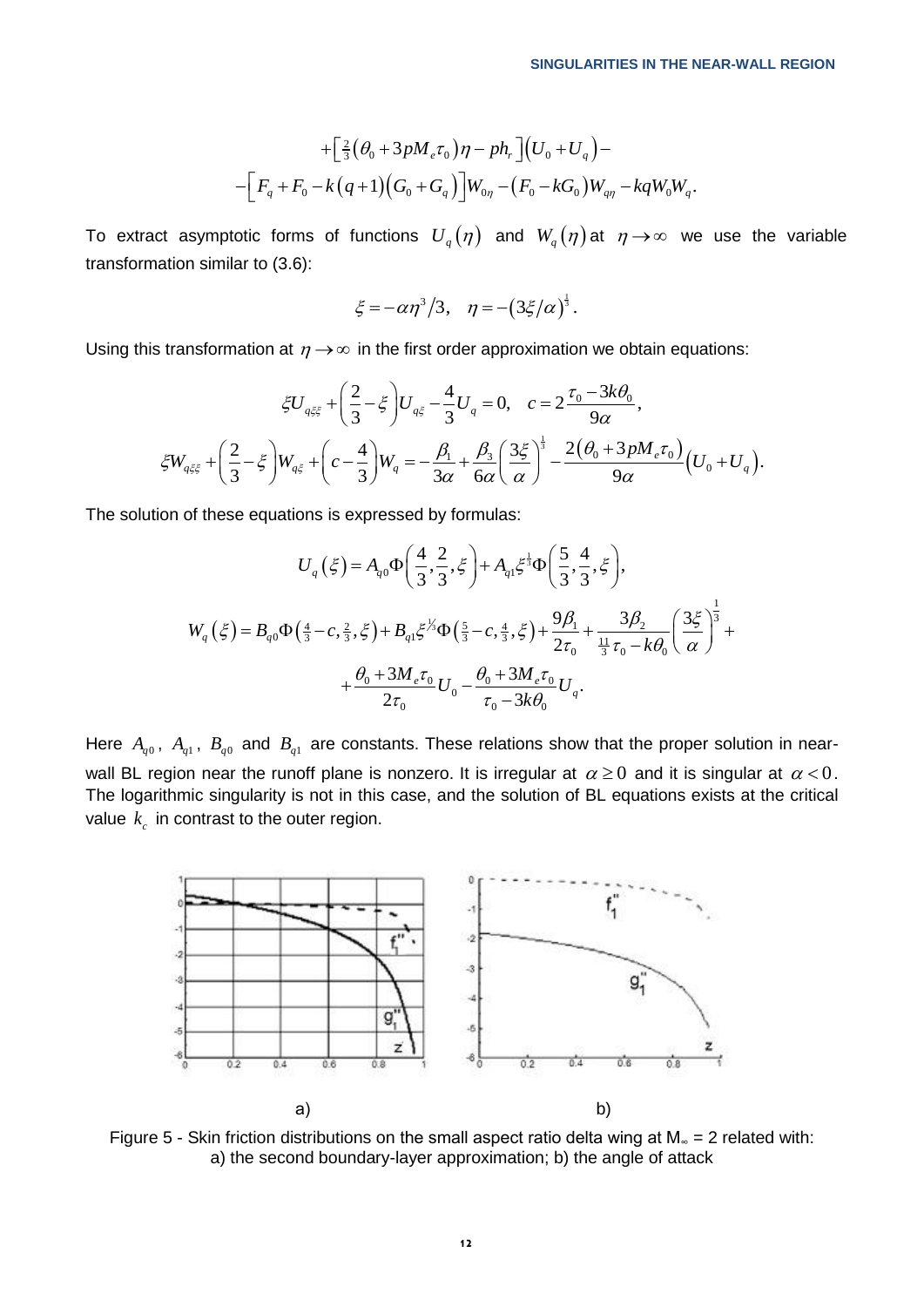Numerically singularities in solutions of 3DBL equations were found at calculations of the turbulent flow on the swept wing in the form of finite velocity jump [15] and at the asymptotic laminar flow analysis around slender delta wings with the small aspect ratio in the supersonic freestream [20, 21]. In the work [21], at the analysis of perturbations related with the angle of attack and the boundary layer it was found the presence of infinite disturbances in the symmetry plane, although equations no visible singularities contained. In this case, the first order approximation is described by the Blasius solution for the delta flat plate. In Fig 5, dimensionless longitudinal and transverse skin friction distributions  $f''_1(z)$  and  $g''_1(z)$ , induced by the second order BL theory approximation

(Fig. 4a) and the angle of attack (Fig. 4b) in dependence on transverse coordinate  $z = 1 - Z/X$ , where X and Z are Cartesian streamwise and span coordinates. Skin friction perturbations infinitely growth, when the symmetry plane  $(z=1)$  is approached. Detailed investigation of equations for these functions shows that in these cases singularities take place as in the near-wall and outer BL parts. In the outer part, the singularity corresponds to values of the parameter *m* 3/4 and 7/8 in relations (2.5) for cases *а* and *b*, correspondently. The longitudinal velocity perturbation singularity is related only with the near-wall singularity described by decomposition (3.12).

## **5. Conclusions**

In this work, the short review of investigations of singularities in solutions of BL equations, which are formed when two streamline families are collided, is presented. This phenomenon can arise only in unsteady and 3D problems and has not an analogue in 2D flows. A typical example of such problem is the flow around a slender cone in the vicinity of the runoff plane. In this case, solutions are found in the analytical form that allows analyzing explicitly the singularity character.

The analysis of solutions for the outer flow part revealed two singularity types related with streamwise and cross velocity viscous perturbations. The first type arises at values of relative cross pressure gradient  $k \geq 1$  and leads to the exponential disturbance growth, if the runoff plane is approached. At  $k = 1$  the singularity is logarithmic and at  $k > 1$  it is power type; its appearance is correlated with the BL separation appearance.

Another singularity type at smaller values of  $k \geq 1/3$  leads to the infinite growth of transverse velocity perturbations only and isn't related directly with the flow separation; at  $k = 1/3$  the singularity is logarithmic and at  $k > 1/3$  it is power type. These singularities correspond to some asymptotic flow structure at  $Re \gg 1$ . This structure includes the boundary region with the dimension of the order of the BL thickness, in which the viscous transverse diffusion effect smoothes the singularity. The comparison of obtained solutions of parabolized Navier–Stokes equations describing the flow in the boundary region with solutions of BL equations confirms this conclusion. Second region induced by the viscous-inviscid interaction effect has the transverse dimension of the order of square root from the BL thickness and the two-layer structure. For the potential flow in the outer inviscid subregion the integral solution representation is found on the base of the slender wing theory. The inner subregion is described by full 3DBL equations, the solution of which is obtained for the outer viscous subregion part. It was shown that the viscousinviscid interaction don't eliminate the singularity but drifts it in the parametric space; to eliminate the irregularity the boundary region is needed.

To find the dependence of the critical parameter of the singularity appearance  $k_c$  on Mach and Prandtl numbers and the wall temperature solutions of BL equations are studied in the near-wall region beside the runoff plane. Equation subcharacteristics (streamlines) analysis showed the presence of one parameter  $\alpha$ , the sign of which defines the qualitative change of the streamline topology and, consequently, the physical flow structure. It is shown and is confirmed by comparison with all available calculations, the boundary of the solution existing in the runoff plane corresponds to the criterion  $\alpha(k_{c})$ =0. The analysis of solutions of BL equations near the runoff plane revealed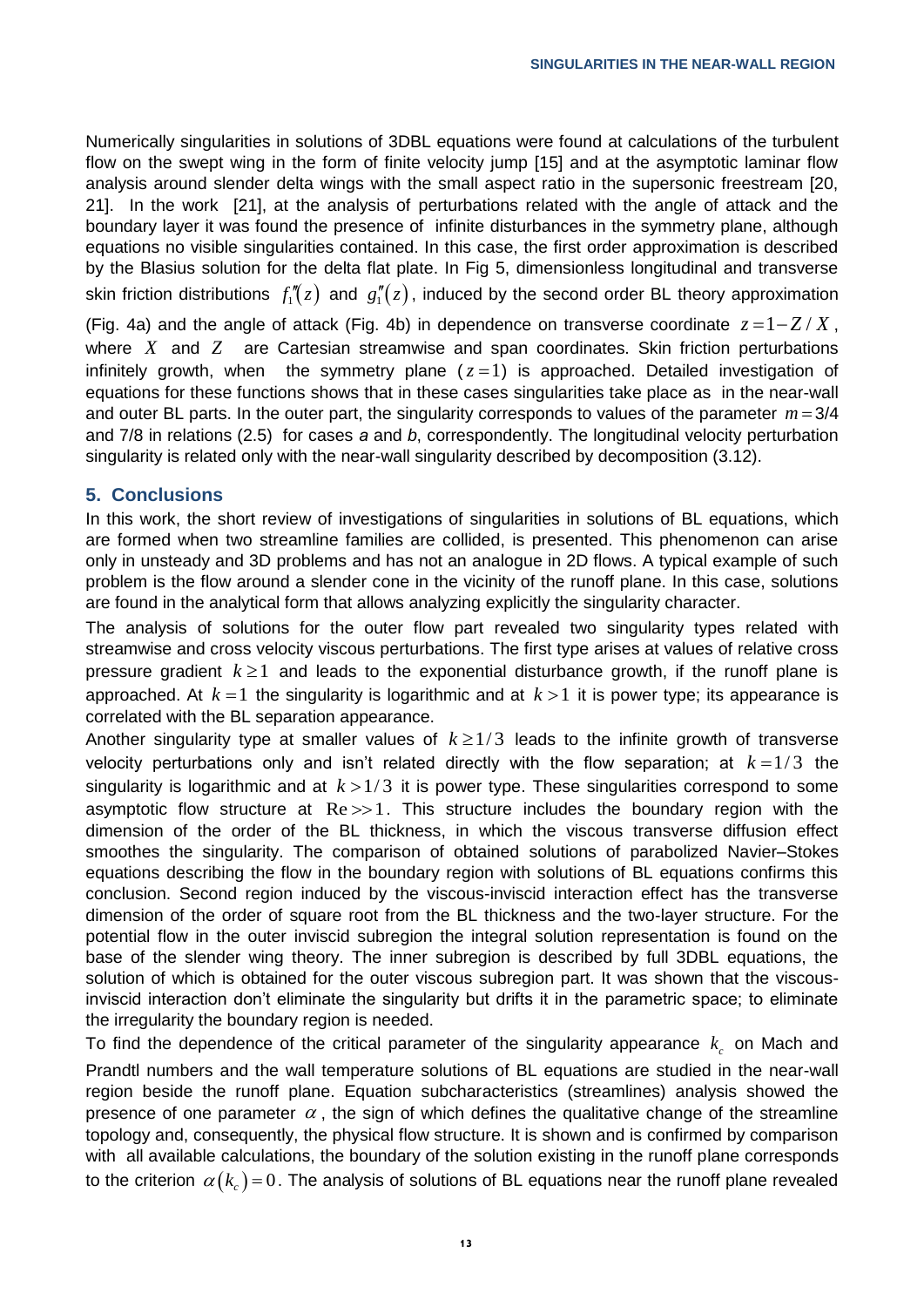the presence at  $\alpha \geq 0$  of irregular and at  $\alpha < 0$  singular proper solutions. This is confirmed by numerical calculations of the flow around slender delta wing with the small aspect ratio. Singularities in the near-wall region generate the some flow structure in its vicinity, the study of which is out of this paper framework. Presented results don't depend on outer boundary conditions and are true for the full freestream velocity diapason including hypersonic flows.

Presented results allow concluding that the flow near symmetry planes, for example, on wings, has the complex structure, which is needed to take into account at the numerical modeling in order to eliminate the accuracy loss. Regular flow function expansions commonly used at solutions of BL equations are not applied near this plane, and it can't consider as a boundary condition plane due to a possible solution disappearance.

### **Copyright Statement**

The authors confirm that they, and/or their company or organization, hold copyright on all of the original material included in this paper. The authors also confirm that they have obtained permission, from the copyright holder of any third party material included in this paper, to publish it as part of their paper. The authors confirm that they give permission, or have obtained permission from the copyright holder of this paper, for the publication and distribution of this paper as part of the ICAS proceedings or as individual off-prints from the proceedings.

## **References**

- [1] Stewartson K. On the impulsive motion of a flat plate in a viscous fluid. *Q. J. Mech. Appl. Math*. No. 4, pp. 182–198, 1951.
- [2] Stewartson K. *The theory of laminar boundary layers in compressible fluids.* Oxford, Clarendon press 1964.
- [3] Stewartson K., Simpson C.J. On a singularity initiating a boundary layer collision. *Q. J. Mech. Apppl. Math.,* No. 35, pp. 1–16, 1982.
- [4] Timoshin S.N. A singularity in the solution of boundary layer equation at the collision of two near-wall jets. *Izvetstia AS USSR. MZhG.* No. 4? Pp. 75–81, 1991.
- [5] Williams J.C. Singularities in solution of three-dimensional boundary layer equations. *J. Fluid Mech*., Vol. 160, pp. 257–279, 1985.
- [6] Moore F.K. Three-dimensional boundary layer theory. *Advances in Applied Mechanics*. Vol. 4: pp. 159– 228, 1956.
- [7] Bashkin V.A. On uniqueness of self-similar solutions of three-dimensional laminar boundary layer equations. *Izvetstia AS USSR. MZhG.* No. 5, pp. 35-41, 1968.
- [8] Bashkin V.A., Dikansky E. A. Laminar boundary layer on source and sink lines of conical bodies in supersonic freestream at different Prandtl numbers. *Uchen. Zap. TsAGI.* Vol. 32, No. 3-4, pp. 66-80, 2001.
- [9] Dwyer H.A. Boundary layer on a hypersonic sharp cone at small angle of attack. *AIAA J*., Vol. 9, No. 2, pp. 277–284, 1971.
- [10] Roux B. Supersonic laminar boundary layer near the plane of symmetry of a cone at incidence. *J. Fluid Mech*., Vol. 51, Pt 1, pp. 1–14, 1972. mith J, Jones B and Brown J. *The title of the book*. 1st edition, Publisher, 2001.
- [11] Wu P., Libby P.A*.* Laminar boundary layer on a cone near a plane of symmetry. *AIAA J*. Vol.11, No. 3, pp. 326–333, 1973.
- [12] Murdock J.W. The solution of sharp cone boundary layer equations in the plane of symmetry. *J. Fluid Mech*. Vol. 54, Pt 4, pp. 665–678, 1972.
- [13] Boericke R.R. The laminar boundary layer on a cone at incidence in supersonic flows. *AIAA J*. 9. No. 3, pp. 462–468, 1971.
- [14] Neyland V.Ya., Sokolov L.A. Laminar boundary layer on a cone at angle of attack in supersonic freestream. *Tr. TsAGI*. No.1819, 3-9, 1977.
- [15]Cousteix J. Houdeville R. Singularities in three–dimensional turbulent boundary–layer calculations and